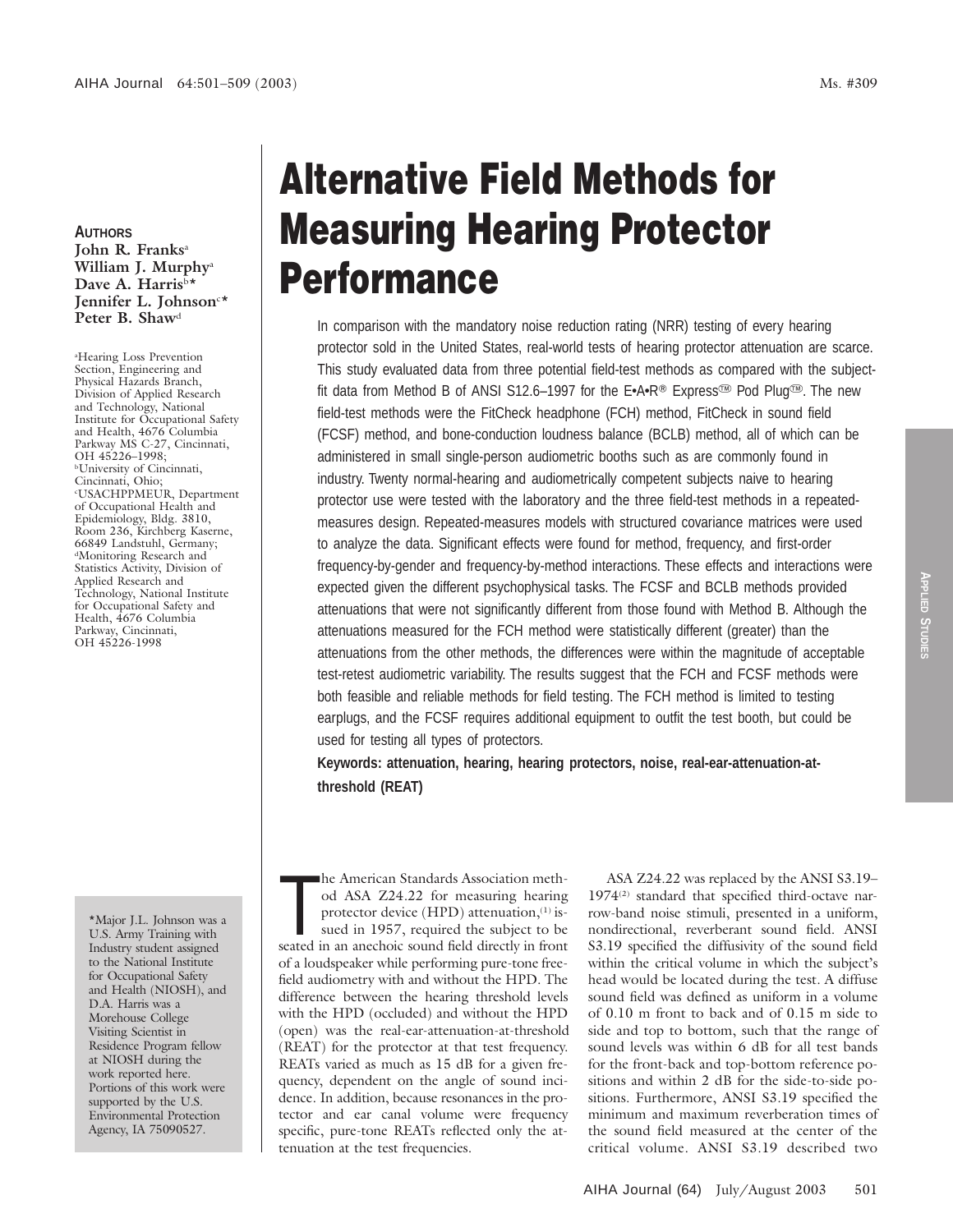methods to fit protectors under test conditions, experimenter-fit (EF) and subject-fit (SF), but neither was clearly defined. The ANSI S3.19–1974 EF procedure was intended to ensure greater consistency in the fitting of the protectors during testing, especially across laboratories. In 1978 the U.S. Environmental Protection Agency (EPA) required that the EF method<sup>(3)</sup> be used when protectors were tested for labeling purposes. The EPA interpreted the EF method to mean that the subject played no role in the insertion of earplugs or ear canal caps or the placement of earmuffs.

In the middle to late 1970s continued studies of field-measured or real-world REATs of HPDs found substantially lower values than were predicted by ANSI S3.19-1974.<sup>(2)</sup> By 1982 ten studies measuring real-world REATs had collected data from 50 North American industries.<sup>(4)</sup> The results demonstrated that the EF laboratory data collected by ANSI S3.19–1974 consistently overpredicted real-world attenuation, and that it was not possible to predict the real-world REATs from the laboratory EF REATs for any given protector or class of protectors.

Discrepancies between real-world and EF data led to the development of the experimenter-supervised fit protocol in ANSI S12.6–1984.<sup>(5)</sup> The experimenter-supervised fit was designed to optimize the REATs of informed and motivated users. The experimenter and test subjects were to work together to achieve the best fit of a protector before each occluded test, including using fitting noise to assure that both ears were equally well fit. ANSI S12.6 also allowed for the creation of a diffuse sound field in an anechoic or acoustically treated space by removing the minimum reverberation times for the sound field. ANSI S12.6–1984 was intended to replace the older standard, but ANSI S3.19 was not officially rescinded by ANSI until 1997. In the absence of any activity by the EPA, the ANSI S3.19 standard has continued as the basis of federal regulation 40 CFR part 211. Thus, manufacturers have had no incentive to retest their products according to ANSI S12.6–1984 or its successor, ANSI S12.6–1997.

A subsequent review of 22 real-world studies that tested protectors with both REAT and microphone-in-real-ear (MIRE) protocols found that the EF data from the ANSI S3.19 standard were inconsistent regardless of type of protector.<sup>(6)</sup> As a result, the National Institute for Occupational Safety and Health (NIOSH) recommended that the noise reduction ratings (NRRs) calculated from ANSI S3.19 REATs be derated by 25% for earmuffs, by 50% for slow-recovery foam earplugs, and by 70% for all other earplugs.(7) OSHA requires its inspectors to derate all HPDs by 50% before calculations are done to determine whether the HPD's protection is an adequate substitution for noise control.(8) A recent study by NIOSH confirmed that, across the board, derating schemes such as OSHA's and NIOSH's do not predict SF data.<sup>(9)</sup> Thus, although derating schemes reduce the NRRs, the lowered ratings are not representative of real-world REAT data for the same devices.<sup>(10)</sup>

In response to the overestimation of real-world protection by the NRR, the ANSI standards working group S12/WG11 was chartered to develop a more predictive laboratory method and to develop methods that could be used to measure REATs for workers as they wear their HPDs. Deciding to tackle the issue of a more predictive laboratory method first, the working group guided 10 years of interlaboratory studies on various test methods, including the SF procedure. This method was originally incorporated in ANSI S3.19–1974, revised in ANSI S12.6–1984 (experimenter-supervised fit), and then modified further to remove all experimenter involvement in the fitting of HPDs. The interlaboratory studies coordinated by the working group found that SF

REATs had less variability across laboratories than the experimenter-assisted methods<sup>(11)</sup> and were predictive of real-world REATs, thus bringing laboratory REATs in line with real-world REATs. As a result of the research the SF method was incorporated in ANSI S12.6-1997 as Method B.<sup>(12)</sup> Method B has a highly structured format, including instructions to subjects that are read verbatim by experimenters.

Throughout the revisions of the methods for evaluating hearing protection devices, the procedure for determining attenuation remained the same, subtraction of ears-open from ears-occluded hearing threshold level to calculate the REAT. The REAT method was the most common metric in the real-world studies summarized by Berger et al. (1996).<sup>(6)</sup> One alternative to the REAT method is the bone-conduction loudness-balance (BCLB) method reported by Rimmer and Ellenbecker.<sup>(13)</sup> This procedure utilizes pulsed third-octave noise-band sounds delivered alternately by a bone-conduction vibrator on the forehead of the subject and by a loudspeaker in a sound field. The bone-conduction sound level is the referent, remaining at a fixed level, while the subject, to bracket the point of equal loudness between bone-conducted and air-conducted sound pulses, varies the level of the air-conducted signal. The difference between the sound pressure level of airconducted signals at equal loudness for the unoccluded and occluded conditions should be equivalent to the REAT for an HPD. To circumvent the occlusion effect on bone-conducted signals, Rimmer and Ellenbecker<sup>(13)</sup> employed a bifrequency loudness balance, keeping the bone-conducted noise band centered at 2000 Hz where occlusion effect is negligible. Rimmer and Ellenbecker reported good agreement between their BCLB attenuations and the labeled REATs for the HPDs they tested.

Michael & Associates (State College, Pa.) recently introduced the FitCheck system<sup>(14)</sup> for measuring REATs on individuals. FitCheck is a computer-controlled version of a system originally developed in the 1970s by NIOSH.<sup>(15)</sup> To create the test space, the FitCheck system employs large circumaural earcups, each with a pair of small loudspeaker elements. As such, the FitCheck system may be used only for earplugs. However, independent determination of the REAT for each ear is possible, unlike the sound-field laboratory and BCLB procedures, which are binaural tests.

This article compares the SF test results for alternative fit-test systems with the SF (Method B) laboratory method of ANSI S12.6–1997. Because the Method B SF data have been shown to be predictive of real-world outcomes,<sup>(10)</sup> it was selected over the EF method, which would introduce an experimenter effect.<sup>(9)</sup> The results may guide the selection of one of the methods, BCLB or FitCheck, for future deployment in work-site intervention studies.

# **METHODS AND MATERIALS**

One hearing protector was chosen for this study, the E•A•R®<br>Express<sup>®</sup> Pod Plug®. This earplug proved to yield consistent fitting; that is, no subject inserted it sideways or backward. The earplug's stem aided the subject in orienting the plug for insertion into the ear canal. The Express plug also has a foam hemispherical flange that allows it to conform to the ear canal shape.

## **Equipment**

#### **Diffuse Sound-Field Testing (ANSI S12.6 Method B)**

Subject-fit REATs were measured at the NIOSH Hearing Protector Laboratory inside a Tracoustics RE-245 double-walled, double-floored test booth modified to be a reverberant chamber according to ANSI S12.6–1997 Method B. The diffuse sound-field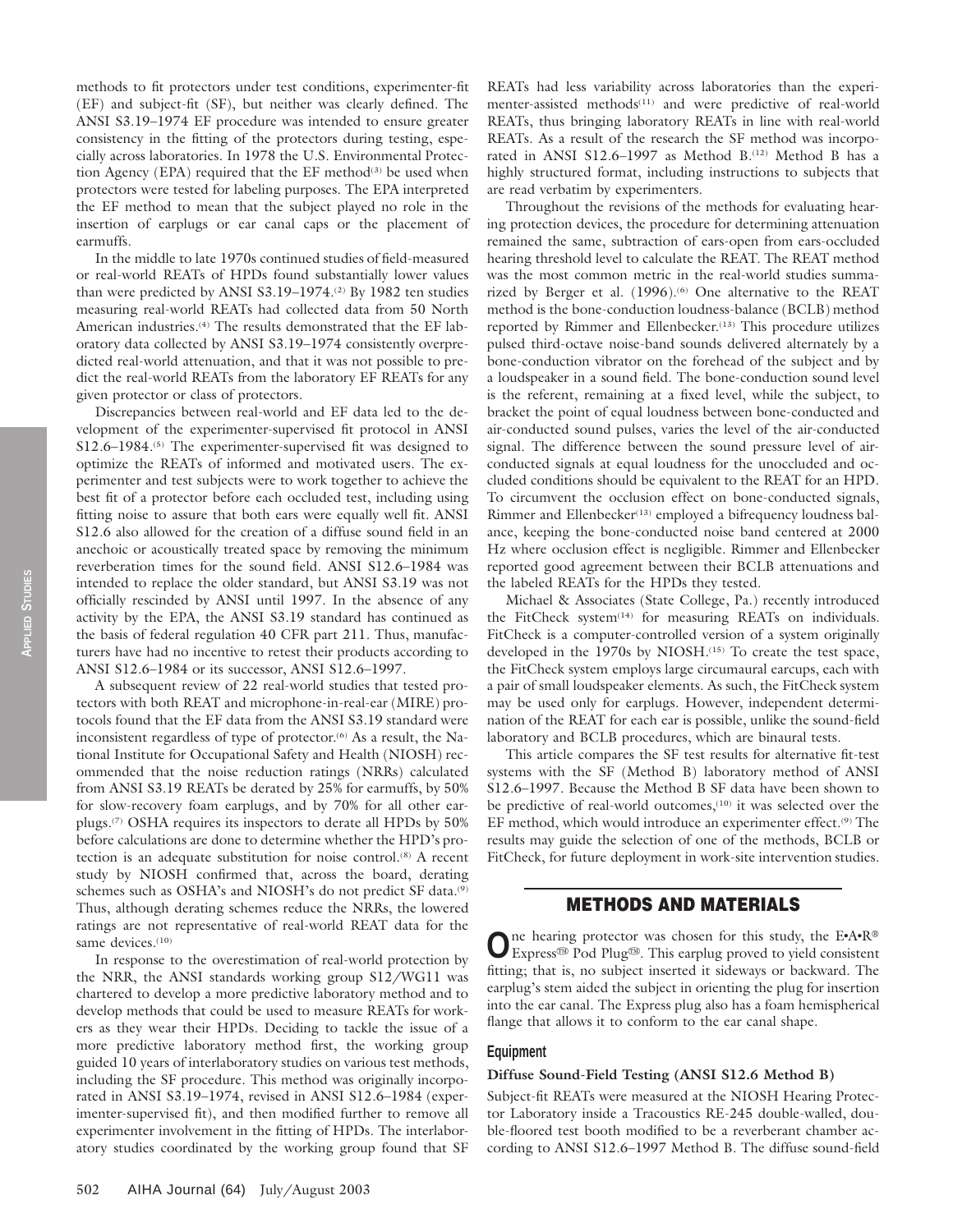(DSF) environment was produced by three loudspeaker arrays placed orthogonally in the chamber (facing front to back, left to right, and down to up). Each loudspeaker array was composed of a 15-inch woofer, a midrange horn, and a high-frequency horn tweeter. The critical volume had a radius of 0.15 m in the center of the room where sound levels varied less than 2 dB at the left and right, front and back, and top and bottom points of measurement. The subjects could sit comfortably and keep their heads inside the critical volume without reliance on head-placement instruments such as plumb bobs and headrests to mark spaceboundaries.<sup>(16)</sup>

Test signals consisted of third-octave narrow-bands noise with center frequencies at 125, 250, 500, 1000, 2000, 3150, 4000, 6300, and 8000 Hz. The frequency bands 3150 and 6300 were included to allow comparison with tests of other protectors that were tested in those bands. Noise bursts were 200 msec in duration, had a 10 msec rise-fall time, had a 50% duty cycle, and were presented in groups of three. All tasks of noise-band selection, gating, attenuation, recording of listener responses, calculation of thresholds, and recording of results were performed by a custom developed computer hardware and software system called Automated Sound-Field Threshold Testing system.<sup>(16)</sup> Hearing threshold levels were determined to the nearest decibel using a modified Hughson-Westlake method.(17)

#### **Bone-Conducted Loudness Balance Testing**

Tests performed according to the BCLB method<sup>(13)</sup> were also obtained in the same diffuse sound-field environment, except that a Grason-Stadler GSI-10 audiometer controlled the presentation of signals. Each third-octave noise band with a center frequency of 250, 500, 1000, 2000, 3150, 4000, or 6300 Hz was delivered to the external input of the audiometer. Due to limits of the bone vibrator the test frequencies were restricted to the 250–6000 Hz range. The audiometer was set to pulse with duration of 200 msec and 50% duty cycle and alternated between sound-field and boneconducted presentations. The bone-conducted signal was delivered to a Radioear B-72 vibrator placed on the forehead of the listener. The sound-field signal was delivered to the power amplifier and loudspeaker array as described above. This configuration produced a signal that appeared to go back and forth from inside a listener's head to the diffuse sound field. The subject's task was to match the loudness of the noise band delivered by the Radioear vibrator with the air-conducted stimulus. The center frequency of the bone- and air-conducted noise bands were the same. The level of the bone-conducted signal was maintained at 40 dB HL re ANSI S3.6-1996<sup>(18)</sup> for each test noise band.

The audiometer was set to a self-recording mode at an attenuation rate of 5 dB/sec with the subject controlling the level of the sound-field signal. The subject was instructed to press the response button when the signal in the sound field was louder than the signal in his or her head and to release the button when the signal was softer. Each test noise band was presented for 60 sec. Traces were obtained on an X-Y recorder. An average of the midpoints of at least six pen excursions was recorded as the point of equal loudness.

## **FitCheck Headphone and FitCheck Sound-Field Testing**

The FitCheck headphone method (FCH) and a FitCheck in sound-field method (FCSF) were both conducted in a conventional small audiometric test booth (IAC model 401). The Fit-Check software was installed on a Dell 450SL computer running Windows® 95 equipped with a Turtle Beach Monterey 32-bit sound card. The sound card played three noise bursts from WAV

files to the FitCheck recording attenuator that connected to either the FitCheck headphones or the sound-field speaker system.

During the test the subject depressed the response switch until the stimulus was inaudible. Once the stimulus was inaudible, the subject released the switch, and the stimulus' loudness increased. The Bekesy test paradigm used a rate of 3 dB/sec and rejected thresholds if any of the maximums were less than any minimums and excursions greater than 20 dB. Headphone signals were delivered binaurally to simulate sound-field testing. The thresholds were the average of the minimums and maximums and ignored the first reversal. If the reversals were inconsistent, the software automatically initiated a second test of that frequency. If the second test failed, the software progressed to the next frequency in the sequence and did not record a response for the failed test frequency. In an industrial setting the hearing conservationist could use the FitCheck software to build a report of the personal attenuation rating for a subject that would be calculated from the test in a manner similar to the NRR.

Hearing threshold levels for occluded and unoccluded conditions were stored in a Microsoft Access® database and analyzed off-line. The FitCheck database had two tables that recorded all information related to a subject's test. The first table contained the raw attenuations for the trials, a flag for occluded and unoccluded conditions, and other information about the subject and protector. The second table contained the calculated attenuations used in the personal attenuation rating. In this article the raw attenuations were used to calculate the REATs and compare with the other methods.

When the FCSF method was used, the signal from the Fit-Check recording attenuator was delivered to a Stewart M-1 preamplifier and a Stewart PA-1400 power amplifier, respectively. The power amplifier drove three Bose B25 loudspeakers positioned at the subjects' eye level. The subjects were seated such that two speakers were in front of them  $(\pm 45^{\circ})$  and one speaker was directly behind them (180°). Because the FitCheck system was designed to drive headphones with a monaural digital signal, the auditory image using the Bose speakers was highly localized at the subjects' position, and the subjects needed to be careful about their head placement to maintain the correct position in the sound field.

Both the FCH and FCSF systems were calibrated in dB sound pressure level (SPL). For the FCH system, calibration was performed with a Knowles Electronics Manikin for Acoustic Research fitted with an ear simulator. For the FCSF system, calibration was performed with a Bruel and Kjaer 4164 microphone set at the position of the center of a subject's head with the subject absent. Daily pretest checks were performed to ensure that the system was producing the correct signal levels.

#### **Subject Selection**

Subjects (10 men and 10 women) were recruited from local universities and the greater Cincinnati area with flyers and newspaper advertisements. Subjects were between 18 and 45 years of age. Prospective subjects were interviewed on the telephone to assess their naiveté as hearing protector users. According to the ANSI S12.6 standard Method B instructions, subjects were disqualified if

**(1)** they had received personal instruction in the use of hearing protection devices;

**(2)** they had attended a lecture or viewed computer-based or video instruction on hearing protector usage in the past 2 years;

**(3)** they had participated in an experiment to measure noise reduction of hearing protectors within the past 2 years;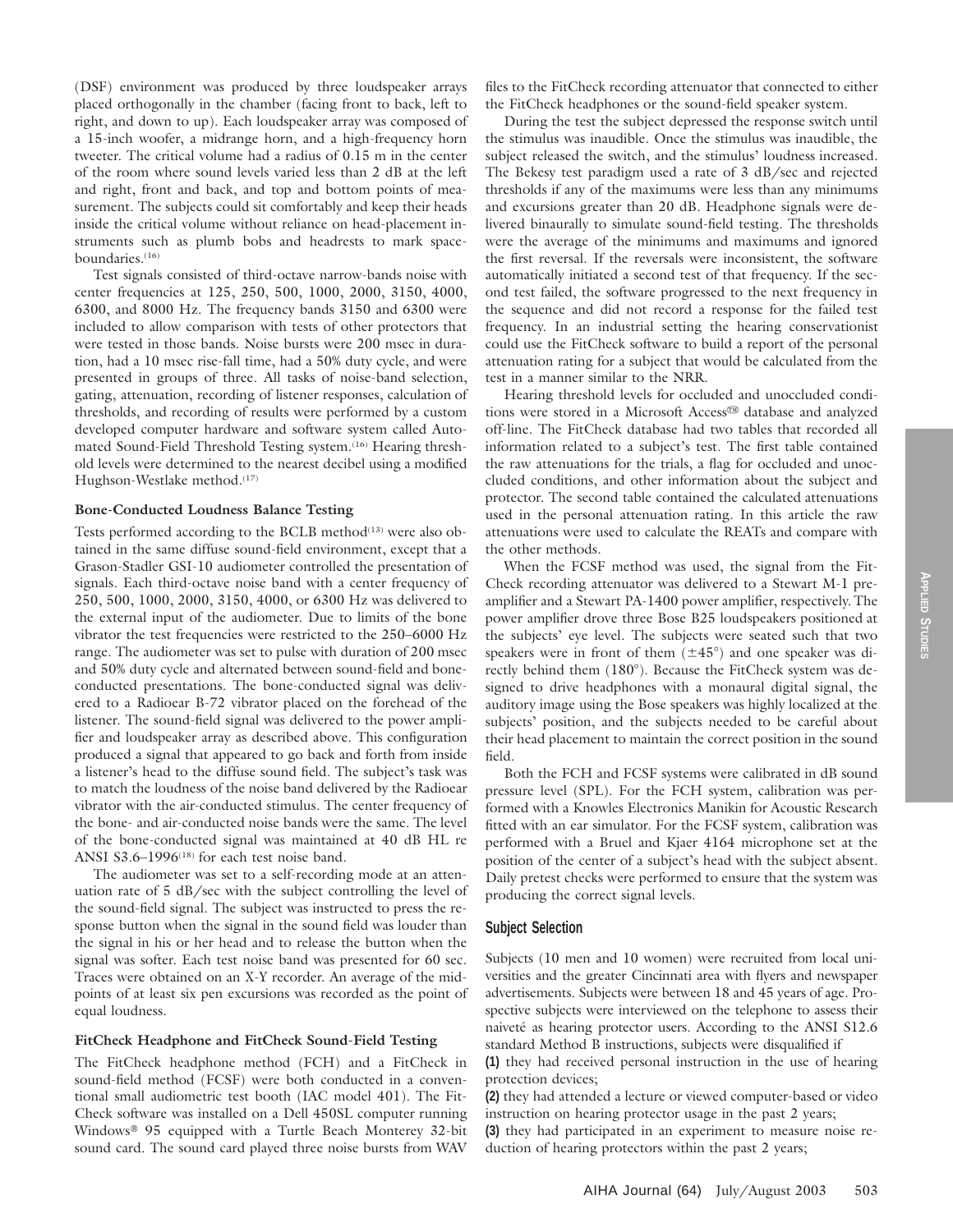**(4)** they had worn earplugs more than 10 times and earmuffs more than 60 times in the past 2 years. (The ability to fit earmuffs is not influenced considerably by training or experience, thus more experience with earmuff use is allowed by the standard.)

Of 36 subjects brought in for testing, 16 failed to qualify for the study. During the first laboratory visit, subjects' hearing levels and middle ear status were assessed. Thresholds were bracketed with 5-dB steps and then determined to the nearest 1 dB. Subjects were required to have pure-tone air-conducted hearing threshold levels of less than 25 dB HTL re ANSI S3.6–1996(18) for the octave test frequencies 125 to 8000 Hz including 3000 and 6000 Hz. Subjects were required to have normal tympanometry values bilaterally, namely, middle ear pressure  $(-100$  to  $+50$  daPa) and static admittance (0.3 to 1.3 mL). Subjects who met these requirements were further required to demonstrate proficiency with the sound-field audiogram test system by producing three successive ears-open audiograms that had thresholds with a range of 6 dB or less at each frequency. (ANSI S12.6 Method B requires five training audiograms with the last three tests having a range of 6 db.)

## **Implementation of the Testing and Sequencing**

The fitting instructions provided for the ANSI S12.6–1997 Method  $B^{(12)}$  were used for all four SF methods. Subjects were provided with a placard with the manufacturer directions mounted on it and were given one practice fitting prior to any occluded testing. The experimenter read the instructions verbatim from the ANSI standard to the subjects prior to every fitting of the protectors.

Hearing protector testing was conducted on 2 separate days, approximately 3 hours per session. The test sequence for each subject was DSF<sub>1</sub>, BCLB, and FCSF methods on the first day. On the second day the subjects were tested with the sequence  $\text{DSF}_2$ , FCH, and the EF method of ANSI S3.19–1974.<sup>(2)</sup> Two repetitions of occluded/unoccluded paired tests were performed for the DSF, BCLB, FCH, and FCSF methods. Three repetitions were performed for the EF method. Subjects were given new protectors for each series of occluded tests. Continuity of fit was maintained for occluded conditions during the test sequence for a given session (i.e., occluded DSF, BCLB, FCH, followed by unoccluded DSF, BCLB, FCH). Unoccluded and occluded trials were counterbalanced. Because the EF condition demonstrates the correct procedure for insertion of the Express earplug, this set of measurements was performed last to avoid a learning effect.

# **RESULTS**

**Figure 1 displays the grand mean real-ear attenuations for all subjects (solid line) and the average attenuations for individual** subjects at each test frequency (filled circle). The greatest mean attenuations above 3150 Hz and smallest ranges at all frequencies of individual attenuations were found for the experimenter-fit data. Range was defined as the difference between the largest and smallest attenuations for a given frequency and method.

Figure 2 shows the standard deviations of the unoccluded and occluded hearing threshold levels for each test frequency within a method. The EF,  $DSF_1$ , and  $DSF_2$  data exhibit nearly identical deviations at all frequencies for the unoccluded condition. The FCSF and FCH data exhibit deviations that are comparable at most frequencies, but are larger than the EF and DSF data. The BCLB deviations are markedly greater at all frequencies for the

unoccluded condition. When the occluded condition is considered, little change is observed for the EF standard deviations. The FCH, BCLB, and  $DSF_1$  occluded deviations appear to be slightly greater than the FCSF and  $DSF<sub>2</sub>$  deviations. If a learning effect were a factor, the FCH standard deviations should have been smaller than the FCSF. This was not the case. The reason the EF standard deviations are smaller is most likely due to the consistency of fit across the subjects and not due to a learning effect.

In Table I the real-ear attenuation means and standard deviations for each frequency and test method are presented. The average of the within-subject trials for a particular condition are reported as the means. The standard deviations were calculated from the within-subject means. For the EF data the averages were performed on all three within-subject trials. Otherwise, the SF data represent the average of two within-subject trials. Several trends are evident in the data. First, the EF data generally exhibited greater REATs and smaller standard deviations in comparison with the other methods. Second, the FCSF data at frequencies below 1000 Hz exhibited smaller REATs than other methods. Third, the BCLB method exhibited trends that were different across frequencies from the other methods. Compared with other methods, BCLB gave higher attenuations below 2000 Hz and lower attenuations above 2000 Hz.

The standard deviations for the BCLB method were also the greatest of the methods below 1000 Hz. Of the subject-fit REAT methods, the  $DSF_2$  and the FCSF tended to have the smallest standard deviations, 5.6 to 8.0 dB. The FCH and BCLB methods tended to have larger standard deviations, 7.6 to 11.1 dB. Lastly, from examination of the manufacturer's test data, the experimenter fit data from this study exhibited smaller REATs than the manufacturer's at all frequencies and markedly so in the low frequencies, although the standard deviations are of similar magnitude. Detailed analysis of the EF data is considered in Franks et al.(9) for this hearing protector.

The attenuation data were analyzed with a repeated-measures, mixed model to identify the statistically significant differences between methods. Because the data for the BCLB did not include attenuation estimates at 125 and 8000 Hz, the analysis was performed in two parts. The first analysis included the data for all of the SF methods, but dropped the 125- and 8000-Hz data, whereas the second analysis excluded the BCLB data, but included the 125- and 8000-Hz data. EF data were not included because the consistency of fit was not maintained between the alternative fittest methods and the experimenter-fit method as it was for the subject-fit methods.

The initial analysis began with a full model that included 2-, 3- and 4-way interactions:

$$
a = (m + f + g + r) + (m \cdot f + m \cdot g + m \cdot r + f \cdot g + f \cdot r + g \cdot r)
$$

$$
+\ (m \cdot f \cdot g\ +\ m \cdot f \cdot r\ +\ m \cdot g \cdot r\ +\ f \cdot g \cdot r)\ +\ m \cdot f \cdot g \cdot r,
$$

where  $a =$  attenuation,  $m =$  method of measurement (BCLB, FCH, FCSF,  $DSF_1$   $DSF_2$ ), f=frequency, g=subject gender, r=replication, m·f=the interaction between method of measurement and frequency, and so forth. Attenuation is a continuous variable, and all others are classification variables. Repeated-measures models with structured covariance matrices were fit using maximum likelihood as implemented in SAS 6.12 under PROC MIXED.(19,20) The choice of covariance structure did substantially affect inferences. A direct (Kronecker) product structure comprised of two unstructured matrices was chosen after likelihood ratio tests indicated that this type of covariance structure provided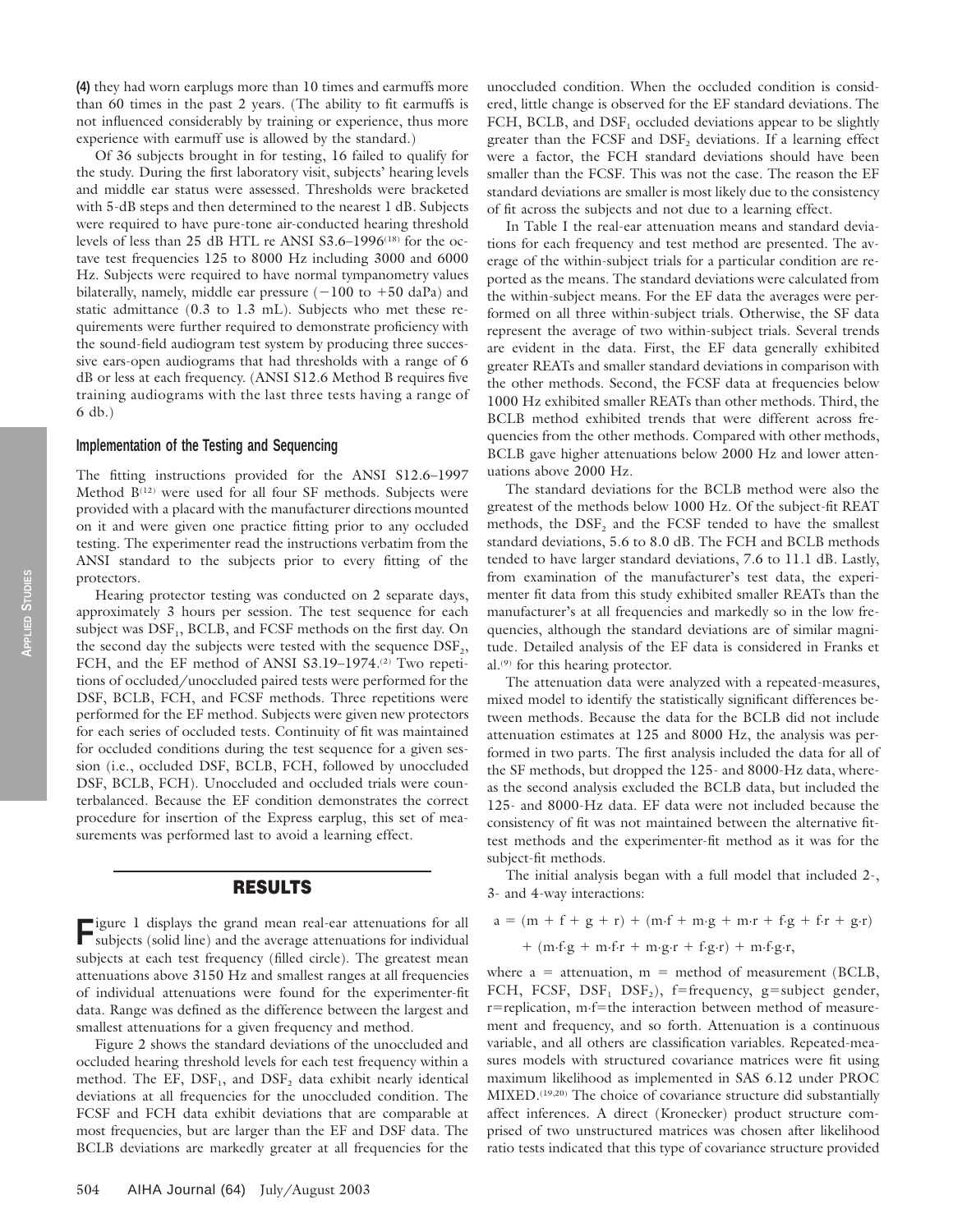

a better fit to the data than simpler alternatives (i.e., compound symmetry).

Significant effects  $(p<.05)$  were found for the method  $(F=2.91(4,1340), p=.0206)$ , frequency  $(F=9.50(24,1340), p<$ .00001), method-by-frequency  $(F=92.93(6,1340), p<.00001)$ , and frequency-by-gender  $(F=2.33(6,1340), p=.0305)$  interactions. The significant effects were expected for frequency and method-by-frequency, because the HPD attenuation is frequency dependent. Similarly, different methods of signal presentation could be expected to interact differently with the head acoustics for each gender and produce an interaction. However, when the BCLB data were dropped from the statistical analysis and the data at 125 and 8000 Hz were included, the frequency-by-gender interaction was no longer significant (F=1.85(8,1375), p=0.0641). Method, frequency, and method-by-frequency remained significant. The frequency-by-gender interaction may result from differences in bone conduction between men and women. Dropping the bone-conduction data from the analysis removed that factor contributing to significance.

A contrast analysis of the means of the data revealed no significant difference ( $p=.7058$ ) between the  $DSF_1$  and  $DSF_2$ 

REATs, so the other methods were compared with the combined results. The FCH mean data were significantly different from the DSF mean data ( $p=.0070$ ). The FCH and FCSF means were significantly different from each other  $(p=.0023)$ . The FCSF and BCLB data were not significantly different from the combined DSF data (FCSF:  $p=.1240$ ; BCLB:  $p=.8161$ ). The EF data were not included in the contrast analysis. When the BCLB data were dropped, and the data at 125 and 8000 Hz were included, the FCH mean remained significantly greater than the FCSF and DSF means.

# **DISCUSSION**

The purpose of this study was to investigate how several field methods compared with the ANSI standard methods prescribed by ANSI S3.19–1974 and ANSI S12.6–1997.

Although linear regression between the fit-test data to laboratory data is possible, such analysis would not be appropriate. Specifically, the methods were performed in different sound rooms, used different equipment, and assessed threshold with different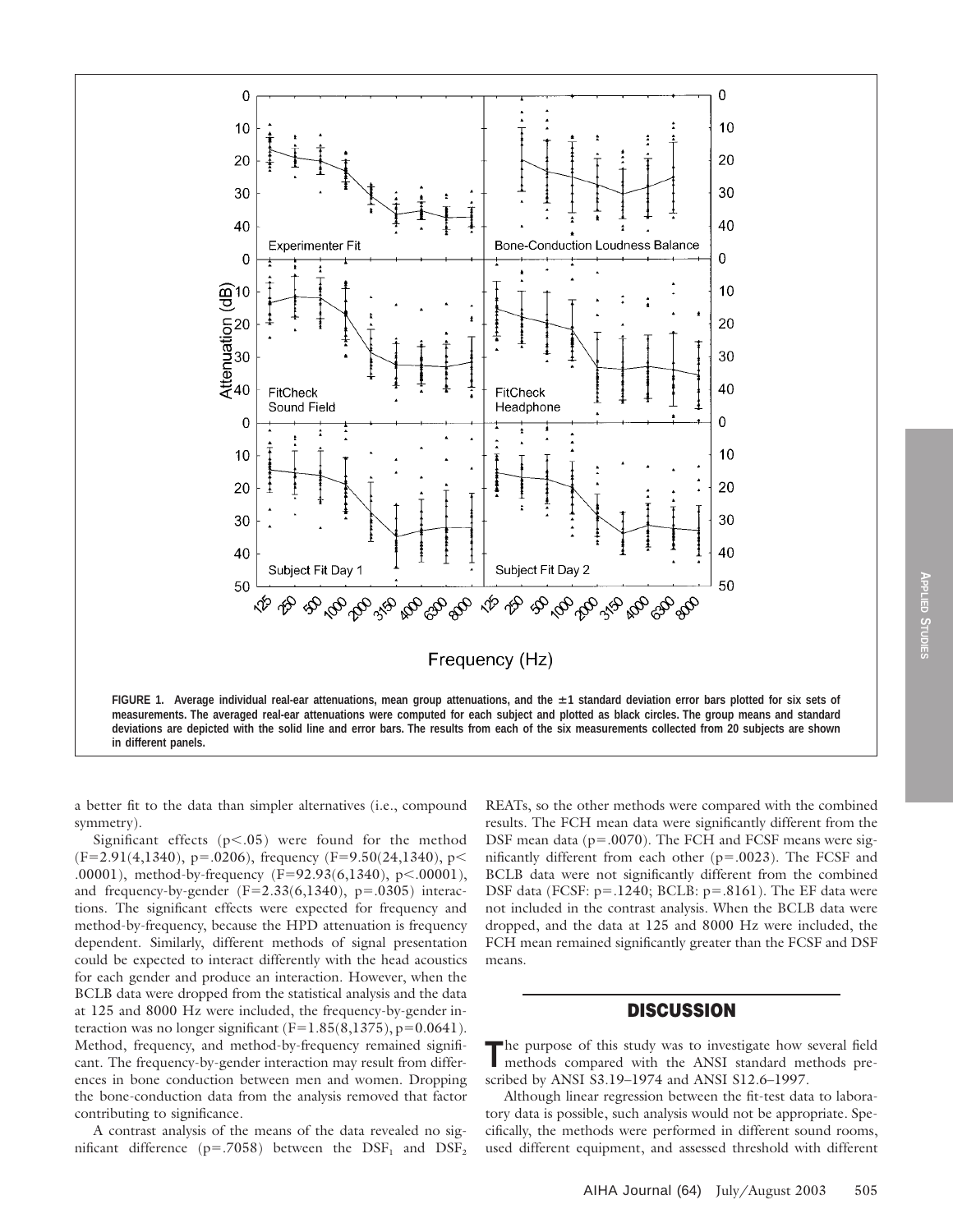

signal presentation paradigms. The purpose of this article was to determine whether the instrumentation and the proposed methods adequately estimate the attenuation of hearing protection when compared with a standard test method. Therefore, the data were analyzed without transformation.

The experimenter-fit method yielded the greatest attenuations and smallest standard deviations of the various methods considered here. Analysis of other REAT data has demonstrated that the within and between-subject repeatability were typically the greatest for the EF method.(21) The SF method generally yielded lower attenuation estimates but comparable repeatability with the EF method.(21) Field test methods should yield similar mean attenuations and variances for a given laboratory method and protocol. In this article the ANSI S12.6–1997 Method B subject-fit protocol was chosen to evaluate the field test methods. The methods exhibited comparable mean attenuations but had different results when the standard deviations for occluded and unoccluded thresholds were examined and slight differences for the standard deviations of the attenuation estimates (see Figures 1 and 2 and Table I).

# **DSF Method**

The diffuse sound field was used to evaluate two hearing protector fitting protocols, SF and EF. The expectation was that the EF data would match those provided by the manufacturer; however, here they yielded less attenuation than the manufacturer's published data. The discrepancies of EF data with the manufacturer's data are discussed in detail in Franks et al.(9)

The subject-fit data were analyzed with a mixed model to identify differences between and within the methods. As mentioned previously, no significant differences between the data from the first and second days were identified for the DSF method. The possibility of a subject learning effect in a repeated-measures design is always a concern, thus subject performance was benchmarked against  $DSF_1$  and  $DSF_2$ . In the absence of a day effect the data from the 2 days were pooled to permit an overall comparison between the DSF method and the other methods.

That continuity of fit was maintained across testing methods adds further substance to the comparisons. Had the earplug been removed at the conclusion of an occluded run for one of the tests and reinserted for the occluded run of a different test, it would have been necessary to include insertions as a random factor nested under subjects, itself a random factor.

# **BCLB Method**

At face value, the BCLB method might be expected to produce some slight differences in mean bone-conducted attenuations due to occlusion effects because the bone-conducted reference frequency and the sound-field test frequency were the same. In general the mean BCLB real-ear attenuation data show the least discrepancy with the mean  $DSF_1$  attenuation data at 2000 Hz, the middle ear resonance frequency. The mean BCLB attenuations are

### **TABLE I. Real-Ear Attenuation at Threshold Group Means and Standard Deviations (in dB) for Each Test Method and Stimulus Frequency**

| Frequency | Manufacturer's<br>Data | <b>Experimenter</b><br>Fit | <b>FitCheck</b><br>Headphone | <b>FitCheck</b><br><b>Sound Field</b> | <b>Bone-Conduction</b><br><b>Loudness Balance</b> | <b>Diffuse</b><br>Sound Field<br>Day 1 | <b>Diffuse</b><br><b>Sound Field</b><br>Day 2 |
|-----------|------------------------|----------------------------|------------------------------|---------------------------------------|---------------------------------------------------|----------------------------------------|-----------------------------------------------|
| 125.0     | $31.6 \pm 4.3$         | $16.5 \pm 3.9$             | $15.1 \pm 8.4$               | $13.3 \pm 6.1$                        |                                                   | $14.3 \pm 6.9$                         | $15.2 \pm 5.6$                                |
| 250.0     | $32.1 \pm 4.6$         | $19.0 \pm 2.9$             | $17.8 \pm 8.0$               | $11.5 \pm 6.3$                        | $19.5 \pm 9.8$                                    | $15.2 \pm 6.7$                         | $16.6 \pm 6.6$                                |
| 500.0     | $32.2 \pm 4.8$         | $20.0 + 4.2$               | $19.6 + 9.4$                 | $11.9 \pm 6.2$                        | $23.3 \pm 9.6$                                    | $16.0 + 7.4$                           | $17.3 \pm 7.5$                                |
| 1000.0    | $36.9 \pm 4.0$         | $23.1 \pm 3.4$             | $21.7 \pm 9.3$               | $16.8 \pm 7.8$                        | $25.0 \pm 10.8$                                   | $18.8 \pm 8.2$                         | $19.8 \pm 8.0$                                |
| 2000.0    | $35.7 \pm 3.3$         | $30.6 \pm 2.8$             | $33.2 \pm 10.8$              | $28.6 \pm 7.2$                        | $27.4 \pm 8.1$                                    | $27.3 \pm 9.0$                         | $28.3 \pm 6.5$                                |
| 3150.0    | $37.0 \pm 3.3$         | $36.2 \pm 3.1$             | $33.7 \pm 9.4$               | $32.2 \pm 6.4$                        | $30.2 \pm 7.6$                                    | $34.8 \pm 9.5$                         | $33.9 \pm 6.4$                                |
| 4000.0    | $35.7 \pm 4.2$         | $35.2 \pm 2.8$             | $32.9 \pm 9.7$               | $32.4 \pm 5.7$                        | $28.2 \pm 8.9$                                    | $33.0 \pm 9.6$                         | $31.4 \pm 6.7$                                |
| 6300.0    | $38.7 \pm 5.1$         | $37.4 \pm 3.4$             | $34.0 \pm 11.1$              | $32.8 \pm 6.8$                        | $25.3 \pm 10.8$                                   | $31.8 \pm 11.2$                        | $32.5 \pm 6.6$                                |
| 8000.0    | $40.5 \pm 3.4$         | $37.1 \pm 2.9$             | $35.7 \pm 10.2$              | $31.5 \pm 7.6$                        |                                                   | $32.0 \pm 10.7$                        | $33.1 \pm 7.7$                                |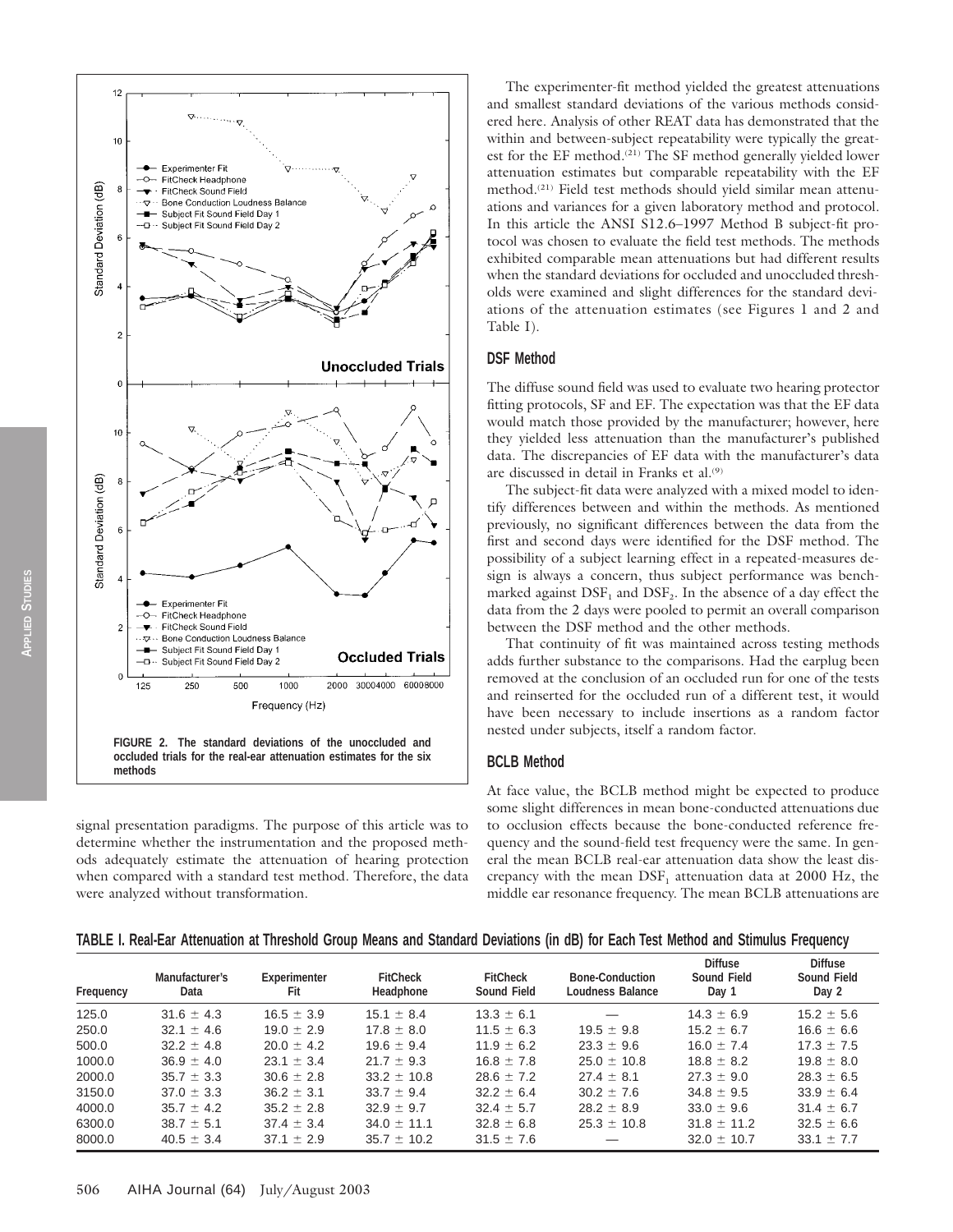greater than the means of the other methods below 2000 Hz and are less than the other means above 2000 Hz. However, the large standard deviations for all of the subject fit methods render these differences to statistical obscurity.

The BCLB method was affected by the occlusion effect at low frequencies. The occlusion effect was largely due to changing the bone-conducted frequency to track the air-conducted stimulus. Rimmer and Ellenbecker<sup>(13)</sup> suggested that the bone-conducted frequency be held constant at 2000 Hz to minimize the occlusion effect, but this was not possible with standard clinical equipment. The unoccluded standard deviations for the BCLB method were largest for all frequencies. The increased variance of the BCLB method reduces the precision of the attenuation estimate and reduces the repeatability of a measurement.<sup>(11,21)</sup>

Loudness balance presented a different and more difficult psychophysical task to the subject as compared to threshold detection. The loudness-balance procedure required more administration time and yielded poorer repeatability, contrary to previous results from Rimmer and Ellenbecker (1997).<sup>(13)</sup> The BCLB data exhibited large standard deviations for equal loudness levels, overestimated the low frequency, and underestimated the high-frequency real-ear attenuation. If the rate associated with the Bekesy tracking procedure were reduced from 5 to 3 dB per second for the BCLB method, then the standard deviations for the equal loudness levels might have been reduced. The BCLB method lacked data at 125 and 8000 Hz due to the limits of the bone vibrator. Furthermore, although the BCLB method can be implemented in a laboratory setting, industrial implementation could be hampered by the lack of commercially available equipment for conducting this particular test. One advantage of the BCLB is the requirement for low background noise levels could be greatly relaxed because the loudness balance is conducted at a suprathreshold level, 40 dB HL.

## **FCSF Method**

The FCSF method was implemented by supplementing a commercial system for measuring the REAT with amplifiers and loudspeakers in a small audiometric room. The method provided data that were consistent with the subject-fit DSF REAT method in the high frequency range (1000–8000 Hz). Although mean FCSF attenuations at 125, 250, and 500 Hz were lower, they were not statistically significant.

Several factors differentiate the FCSF test employed in the small sound booth with absorptive walls from the DSF testing in the large reverberant room. First, the FitCheck noise sources are static digital sounds stored as WAV files on computer disk and are not dynamically generated as the true random noise stimuli are for the DSF testing; that is, the FCSF stimulus noise is precisely the same for each pulse set. Spectral analysis of the WAV files revealed some small spectral splatter that was 30 dB down from the peak of the stimulus and thus inaudible, as the splatter was attenuated along with the stimulus.

Second, for DSF testing the large reverberant room was driven by three sets of speakers arranged to yield a diffuse sound field at the location of the subject's head re ANSI S12.6–1997.(12) Although each speaker set received the same stimulus, the reverberant conditions in the large room diffused the noise sufficiently at the center where the subject's head was located. The small test booth was not reverberant; therefore, three speakers with the same stimulus produced resonance and localized images in the sound field. With three sources in the room at ear level playing a coherent signal, it was possible to obtain an image of the pulsed noises in

the center of the head for both ears open and ears-occluded conditions. Although this was a serendipitous finding that allowed normal-hearing subjects to optimally place their heads during testing, it would have been of no value to persons with asymmetrical hearing loss.

To minimize the resonance and the binaural imaging, the FitCheck system would need to produce and control three separate WAV files to drive each loudspeaker independently. After completion of the testing of the subjects for this study, the IAC 401 booth was reconfigured with different hardware so that each speaker was driven independently with narrow-band noise. This configuration provided a more diffuse image with less localized imaging, very similar to the experience in the large reverberant booth. Thus, use of the FitCheck system for sound-field testing in a small booth is not recommended unless it is modified so that three speakers are driven independently with uncorrelated noise. Recent results presented by Poulson<sup>(22)</sup> suggest that the diffusivity of the sound field is not a critical factor in estimating the REAT of a hearing protector.

Third, the FCSF system distorted the signal in the WAV file if the signal level was too high  $(>90$  dB SPL). When calibrating the system, the preamplifier was adjusted so there was no audible distortion when the FitCheck attenuators were set to 0 dB. Although subjects for this study did not exceed the limits of the system, the hearing threshold levels of moderately hearing-impaired workers could routinely exceed the dynamic range of the equipment.

## **FCH Method**

The FCH method measured more attenuation than the FCSF,  $DSF<sub>1</sub>$ , and  $DSF<sub>2</sub>$  methods for most frequencies. These differences were statistically significant. Several explanations might resolve the differences with further research.

First, the surface area of the head that is stimulated in the occluded condition is larger using a sound-field presentation versus a headphone presentation. When a subject achieves a deep insertion, the energy transmitted via bone-conduction is comparable to the energy transmitted through the air-conducted pathway. If more energy is transmitted to the cochlea in the soundfield presentation, the occluded hearing threshold levels could be lower than the headphone presentation. Although this argument might be true for some earplugs, the attenuations measured for the Express did not approach the 40 and 50 dB limits where boneconduction pathways become significant.<sup>(22,23)</sup>

A second effect could be related to the masking level differences inherent in headphone presentation of diotic stimuli. In the case of diotically presented pure tones masked by an uncorrelated noise source, Jeffress et al.<sup>(23)</sup> demonstrated a 0.2 dB improvement in average threshold levels of three subjects. This result suggests that noise-on-noise masking may not yield any appreciable improvement in hearing threshold levels. However, for other conditions, tone-on-tone masking, the improvements were dramatic, upward of 20 dB. Because the FCH stimuli were identical for both ears, the constant phase difference under headphone might have enhanced detection at threshold for the unoccluded condition. Earplugs change the relative phase and level of the stimulus at each ear such that the detection in the occluded condition is unaffected between the sound-field and headphone conditions. If these hypotheses were true, then the headphone would exhibit lower unoccluded thresholds than the sound field and comparable occluded thresholds and the FCH attenuations would be larger than the sound-field attenuations. This hypothesis is not something that can be ascertained from this data. Although every effort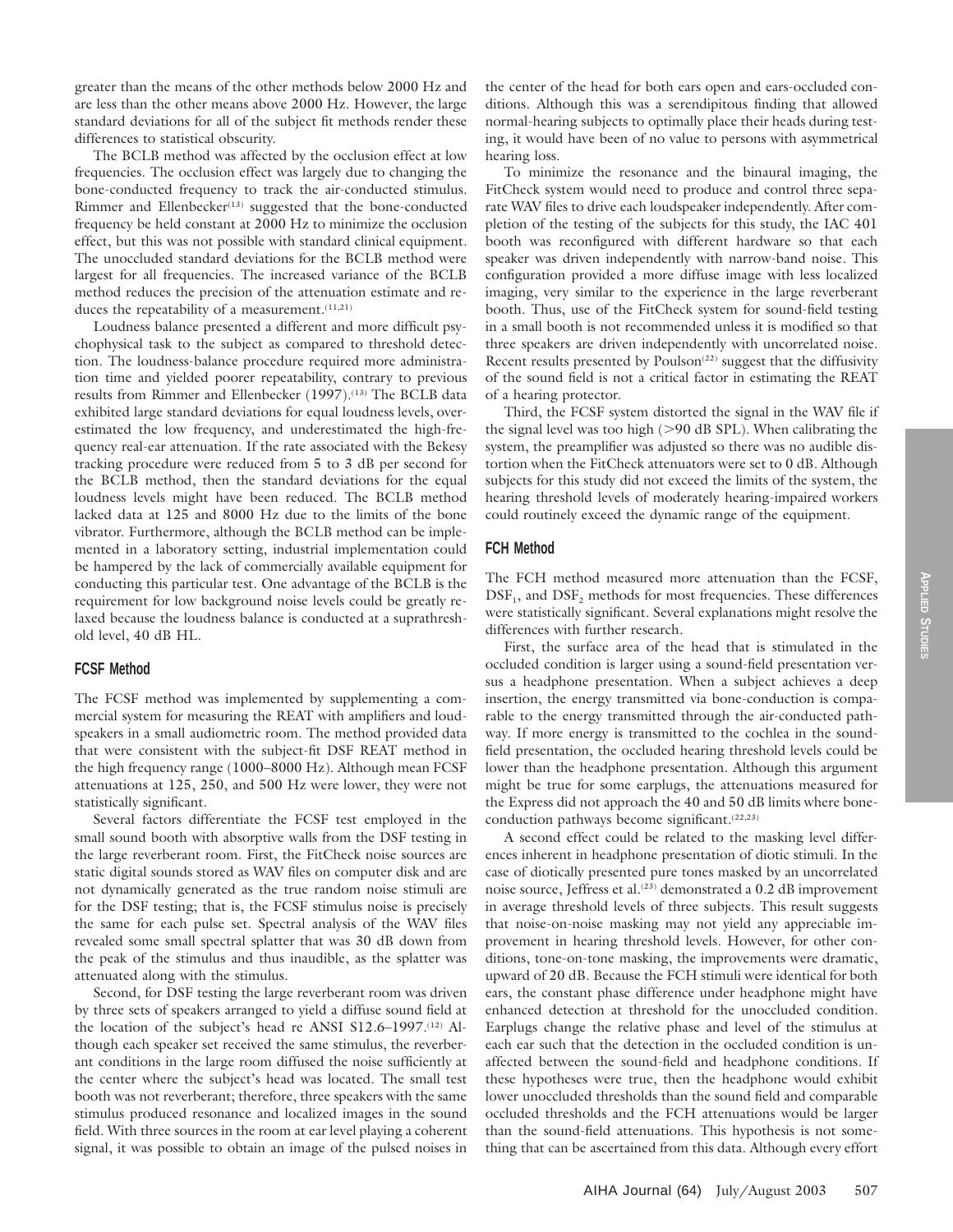was made to accurately calibrate the signals, the FitCheck software was not intended to address such a question. Rather, the hypothesis requires careful investigation utilizing better psychoacoustic paradigms (e.g., two-alternative forced-choice, or yes-no paradigms) and in-the-ear calibration of the stimuli with probe tube microphones to permit comparison between the sound-field and headphone presentations.

## **Deployment of the Methods in a Real-World Setting**

The FitCheck system with its large-cup circumaural earphones has some early adopters because it is easily used and provides almost instant feedback to the worker about the attenuation of his or her earplugs. However, increased distortion at high output levels may introduce errors in the FitCheck signal presentation levels, providing misinformation for workers who have hearing impairment and must use hearing protection. The use of a common WAV file may affect the comparability of the FitCheck results and diffuse field data measured according to ANSI S12.6-1997 Method B.<sup>(12)</sup>

The FCH standard deviations are larger than the FCSF standard deviations, potentially due to variance of fitting the earphones as well as fitting the earplugs. Although the FitCheck system for the FCH method may be used in almost any quiet room, the attenuation of the earcups is not stated, so that guidance as to what "quiet" means is not provided. If the system is used in the same sound room that is used for hearing testing, masking effects due to ambient noise should not affect thresholds.

The feasibility of using a FitCheck system modified for soundfield presentation has been demonstrated in this study. Further research is necessary to improve the sound-field environment in a single-person audiometric booth typical of those used for industrial testing. The output limitations should be remembered when testing workers with hearing loss. A sound-field system requires additional amplification and multiple incoherent noise sources to provide a high-level diffuse image. The sound-field implementation of the FitCheck system could test all manner of hearing protectors, earplugs, earmuffs, and ear canal caps, so that the best protector could be selected, fitted, and verified for each worker participating in a hearing loss prevention program.

The BCLB method is complicated and therefore difficult to deploy for routine evaluation of hearing protector evaluations. Subjects are required to judge air-conducted sound-field signals as louder or softer than bone-conducted reference signals, both of which are noise bands. Technicians who perform audiometry monitoring in most hearing conservation programs will likely have difficulty administering and interpreting the BCLB test. Subjects in this study had to be instructed multiple times before they understood the task for same-frequency loudness balances, whereas the noise-band threshold tasks were fairly straightforward.

# **CONCLUSION**

In this study the SF method of ANSI  $S12.6-1997(12)$  was used in the DSF to obtain the REATs that were compared with the n this study the SF method of ANSI S12.6–1997(12) was used in REATs from the FCH and FCSF methods and to the occludedunoccluded loudness differences of the BCLB method when the same procedures were followed. Subjects were given only the manufacturer's instructions for fitting the earplug.

Because the point of deploying a field test method such as the FCH, FCSF, or BCLB is to see how a particular protector fits an individual worker, real-ear attenuations should be compared with the subject-fit DSF attenuations. At present, however, no manufacturers publish subject-fit DSF data, even though some of them have done the testing and have the data at hand. Comparing the FCH, FCSF, or BCLB data to the manufacturer's data published on the EPA NRR label can lead to the incorrect conclusion that the worker is not using the protector "correctly." Berger et al.  $(1996)^{(6)}$  have shown that it is unrealistic to expect actual worker outcomes to approximate experimenter-fit DSF values. Berger et al. (1998)<sup>(10)</sup> also showed that the subject-fit DSF data are highly predictive of the REATs achieved by well-motivated workers.

In continued efforts to improve hearing loss prevention in the workplace, the capability to measure personal attenuations of hearing protection devices now exists. With appropriate modeling of the attenuation data for a population of subjects, statistical classification of the quality of fit can be determined and assist the hearing conservationist in the training of workers required to use hearing protection. These new field-test methods have the potential for measuring individualized attenuation values instead of relying on single number estimates of attenuation placed on hearing protectors.

However, these field procedures need to be modified to resolve errors and quirks. The manufacturers of hearing protection need to test their products in accordance with the SF method of ANSI S12.6–1997<sup>(12)</sup> and provide the information to hearing loss prevention professionals and to workers who must use their products to prevent noise-induced hearing loss.

# **REFERENCES**

- 1. **American Standards Association:** *Measurement of Real-Ear Attenuation of Ear Protectors at Threshold* (ASA Z24.22). Washington, D.C.: American Standards Association, 1957.
- 2. **American National Standards Institute (ANSI):** Method for the Measurement of Real-Ear Protection of Hearing Protectors and Physical Attenuation of Ear Muffs (ANSI S3.19–1974). Washington, D.C.: ANSI, 1974.
- 3. ''Noise Labeling Requirements for Hearing Protectors.'' *Code of Federal Regulations* Title 40, Part 211, 1978. pp. 56130–56147.
- 4. **Berger, E.H.:** Can real-world hearing protector attenuation be estimated using laboratory data? *Sound Vib. 22*(12):26–31 (1988).
- 5. **American National Standards Institute (ANSI):** Methods for Measuring the Real-Ear Attenuation of Hearing Protectors (ANSI S12.6– 1984). Washington, D.C.: ANSI, 1984.
- 6. **Berger, E.H., J.R. Franks, and F. Lindgren:** International review of field studies of hearing protector attenuation. In A. Axelsson, H. Borchgrevink, R.P. Hamernik, P.-A. Hellstrom, D. Henderson, and R.J. Salvi, editors, *Scientific Basis of Noise-Induced Hearing Loss,* pp. 361–377. New York: Thieme, 1996.
- 7. **National Institute for Occupational Safety and Health (NIOSH):** Criteria for a Recommended Standard—Occupational Noise Exposure Revised Criteria 1998 (DHHS [NIOSH] Pub. no. 98–126). Cincinnati, Ohio: NIOSH, 1998.
- 8. **Occupational Safety and Health Administration (OSHA):** New developments in hearing protector labeling. In *OSHA Technical Manual,* chapter 5. Washington, D.C.: OSHA Office of Science and Technology Assessment, 1999.
- 9. **Franks, J.R., W.J. Murphy, J.L. Johnson, and D.A. Harris:** Four earplugs in search of a rating system. *Ear Hear. 21*:218–226 (2000).
- 10. **Berger, E.H., J.R. Franks, A. Behar, et al.:** Development of a new standard laboratory protocol for estimating the field attenuation of hearing protection devices: Part III. The validity of using subject-fit data. *J. Acoust. Soc. Am. 103*:665–672 (1998).
- 11. **Royster, J.D., E.H. Berger, C.J. Merry, et al.:** Development of a new standard laboratory protocol for estimating the field attenuation of hearing protection devices: Part I. Research of Working Group 11,